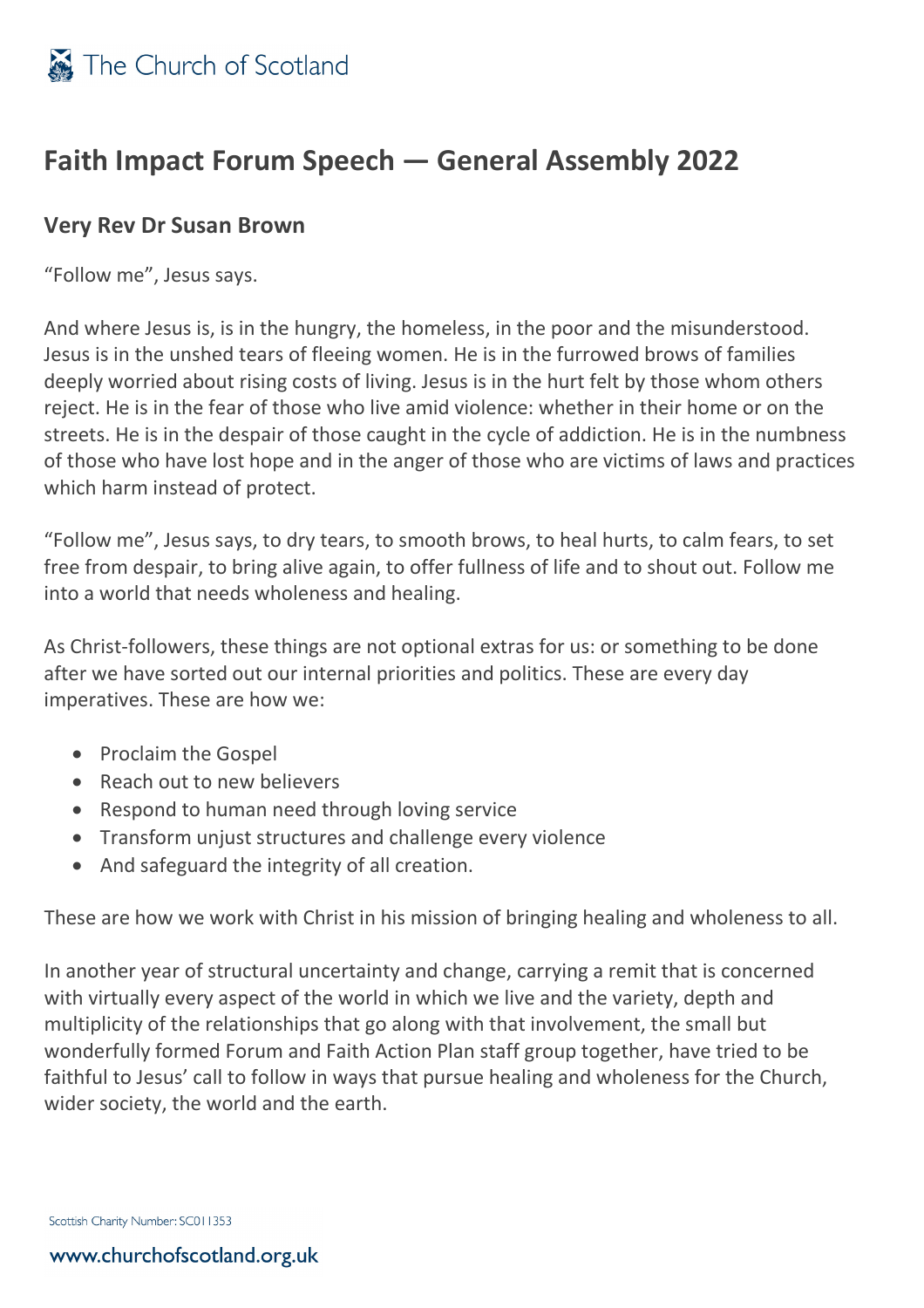## The Church of Scotland

There has been a welcome growth in across church working on issues such as Net Zero and the Legacy of Slavery, leadership training, refugee work and all the issues around poverty, as well as the equality, diversity and inclusion agenda, (there are more!) enabling the Forum to draw on wider knowledge, insight and expertise.

There are regular updates on the work of the Forum on social media, on the Church's website 'news' and via the Forum's newsletter, to inform, tell stories and point to resources. Communication is essential in the work of the Forum.

There is work in progress which will come to future General Assemblies with regards to the likes of the Church's Net Zero target and the Legacy of Slavery and substance use. These incredibly important issues require time to research in order that the results can be useful and well-resourced and helpful to congregations.

The Forum continues to build on relationships with partner churches and organisations in Scotland, the United Kingdom, Europe and across the world; relationships that inform and inspire, as well as question and challenge and support.

The Forum celebrates the work of congregations everywhere, concerned for the communities and world in which they live and seeking to live with integrity through faith. Healing and wholeness seem of particular need in our current world – a world rocked by a pandemic that has disproportionately affected the poorest everywhere and that has seen some over-ordering vaccines, while others have too few. We pray for generous help and healing.

So many parts of society and the world are torn apart by violence and by conflict. We are particularly conscious of the situation in Ukraine right now – a supplementary report comes to this Assembly about the devastating war there. Sadly, Ukraine is not the only place where conflict is rife. The Korea Peace Appeal affords us all the opportunity to become signatories to peace on the Peninsula. The Ecumenical visit to South Sudan is an attempt to embody peace-building there. But peace is needed in so many parts of this often broken, world. We pray for healing, life-affirming peace throughout the world.

Many things in this world adversely affect those least resourced to deal with them. The impact of the war in Ukraine is a case in point. Not only are the people of that nation coping with the violence of their situation and the consequent difficulties of living without enough food, water, electricity and all the rest, there are people throughout the world coping with the violence of *poverty* who will see that poverty compounded by an increase in cost of living in terms of food prices and fuel bills, adding even greater strain to already drastically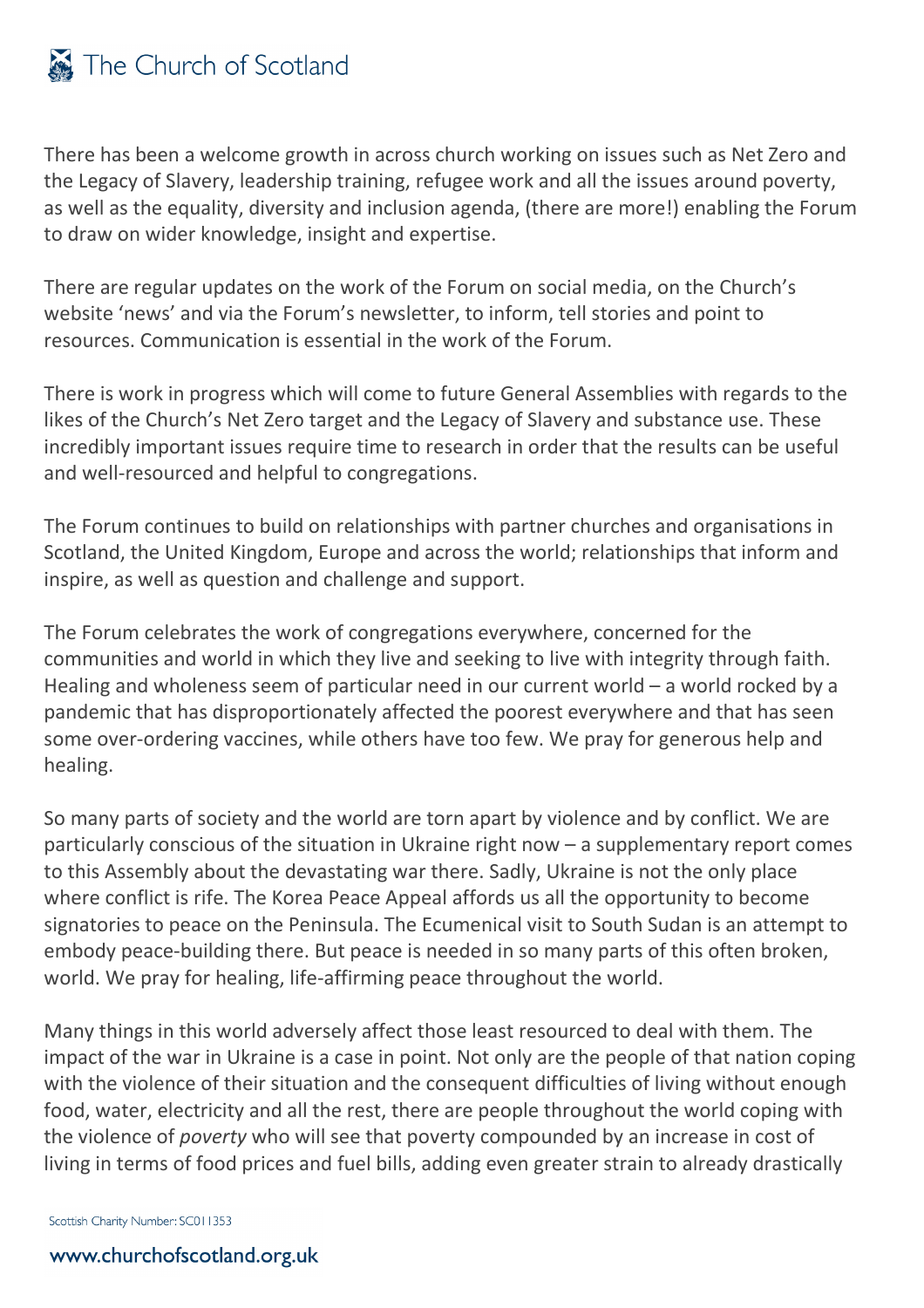overstretched budgets. Congregations of this Church have done a phenomenal job in setting up foodbanks and larders, clothes exchanges and lunch clubs, as well as offering financial advice, in response to the pandemic. These initiatives are going to be needed even more in the coming months as it is anticipated that an estimated 1.5million households across the UK alone\*, will face bills that exceed their income. This work the local church is doing, is life-saving.

And the repercussions of the ever-increasing gap between those who have and those who do not, go wider still, impacting adversely on the lives and opportunities of children, and on the dignity and wellbeing of people of all ages. The Church of Scotland along with our Ecumenical partners has called on the Scottish, UK and Local governments to work together to tackle poverty as a priority. As the cost of living rises we pray *with* those in greatest need, looking to those with power and influence to listen to those who struggle daily against poverty, so all may live life in all its fullness.

Human identity feels like something fundamental, but past assumptions, scientific and technical advances, and new insights are challenging us to see ourselves and others differently and more kindly. Artificial Intelligence plays an enormous part in modern day living. How could and should this be developed? What ethical checks and balances, if any, are needed?

Then, how does society acknowledge diverse human sexualities in a way that respects the dignity of all? And what do we, as a Church, have to say that demonstrates Christ's compassion? People have hurt and harmed fellow human beings who express themselves in ways that lay them open to judgement from some – too often from people of faith. Even if people hold opposing views, there should be no room in conversation and debate for demeaning or demonising the other. The Forum is engaging with the Scottish government over the proposed bills on the Ban on Conversion Therapy and the Reform of the Gender Recognition Act, recognising that these bills, looking at both the societal and ethical issues involved for *individuals*, also go to the heart of questions of human identity and dignity.

The UK Government is proposing to reform the Human Rights Act. The Church contributed to discussions and consideration about this earlier in the year. Deep concern was expressed about the impact on rights, especially for people who live more precarious or vulnerable lives, such as foreign nationals, disabled people, asylum seekers, survivors of human trafficking and offenders. There are also serious *constitutional* implications for devolution. The Forum intends to continue, vigorously, to raise these concerns with the Government. The Forum and Church of England organised a series of webinars on Forced Conversion and Forced Marriage in Pakistan to develop resources to help members and congregations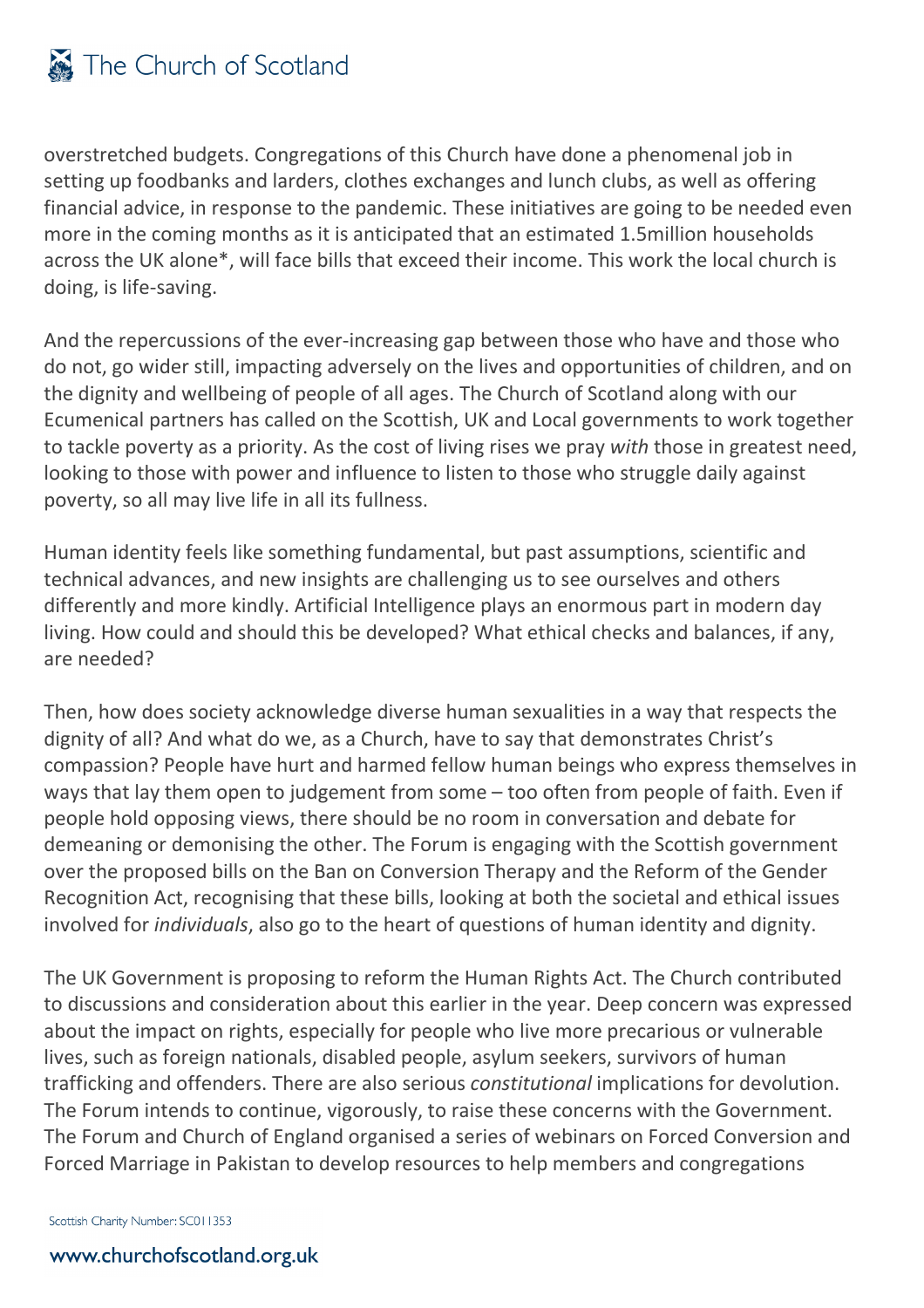engage with this issue and to support advocacy and work to mitigate this alarming phenomenon. The words of Charles Reed at one of the webinars, has stuck with me. He said: "Forced conversion amounts to a rape of the soul, while forced marriage constitutes rape of the body" We pray for the health-giving touch that dignity, and respect for all, offers.

In a society in which drugs-related deaths are too many, the Forum welcomes the opportunity to invite the Assembly to call for more work and research to be done in this area, in collaboration with others. Broken lives, through substance use and poor mental health, deserve the chance to be mended through the healing work of addiction recovery and mental health support. Our older people too, grown frailer, as well as the more vulnerable among us, also deserve the support and help they need to live well. Congregations play such an important role here, through the pastoral care you offer in all shapes and forms. Invaluable. The Forum, in tandem with CrossReach, will take part in conversations around the impending bill on a National Care Service. We pray for the courage to care deeply for those whose lives need a little more help to bring about the wholeness everyone needs.

It is not people alone who live with vulnerability. The earth does too. We are called to care for creation and the work of the Forum (and of much of the church) continues to pursue a faithful, healthful way of living that is kind to the planet. Recent research led by academics from the University of Bath and published in the Lancet shows the prevalence of climate anxiety and fears of inadequate responses by Government in a significant number of our young people. The well-being of all, is tied in with the well-being of the world we have been gifted to inhabit. And once more it is the poorest and least well-resourced who are bearing the brunt of the effects of our past climate clumsiness and selfishness. Time is of the essence. Future generations are depending on us. We pray for the earth's restoration and healing. For the good of us all.

Healing our fractured relationship with the earth is important. And so is healing our fractured relationships with those who share this world with us. The Forum is glad to ask the Assembly to adopt, for internal use, the All Party Parliamentary Group's definition of Islamophobia, and its guidelines. The Forum is also glad to be working with friends from the Jewish Community on a Jewish Christian Glossary. The words we each use come overlaid with stories that are not always shared or even known by those who hear them. The Glossary is looking at a number of words common to Jews and Christians which we approach from different perspectives, inviting people into conversations which help towards a greater understanding of the other, reducing the chances of causing offence and hurt. It was hoped the Glossary would be ready in full for this Assembly, but there are